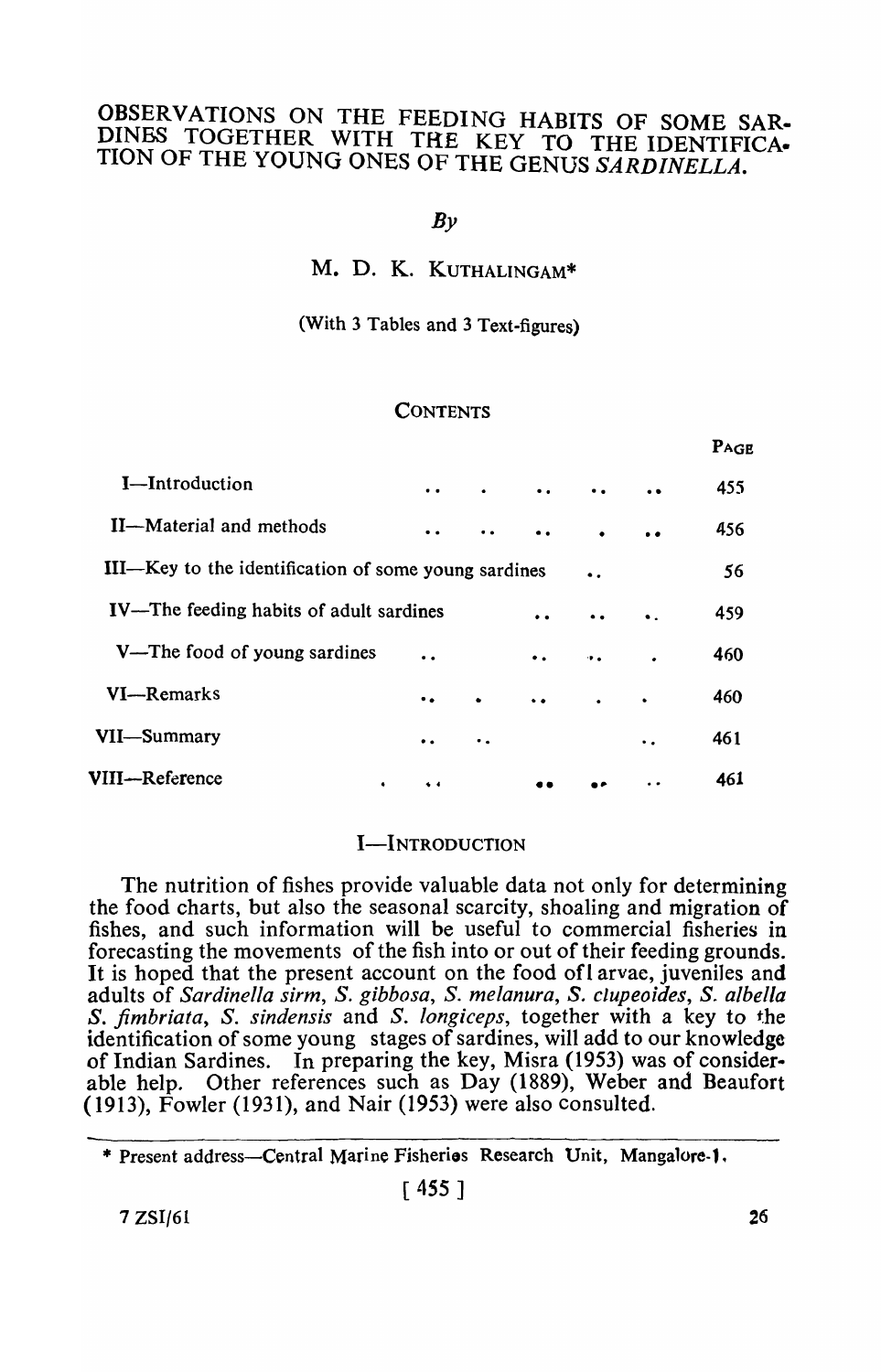I am thankful to Dr. C. P. Gnamuthu, Director, Madras University Zoology Research Laboratory for his constant help. My thanks are also due to Dr. (Miss) M. V Lebour and the late Dr. G. A. Steven, Laboratory Citadel Hill, Plymouth for some helpful criticisms. I am also thankful to Dr. Krishnaswamy, Reader, Zoology Research Laboratory, Madras for having helped me in identifying the copepods.

# II-MATERIAL AND METHODS

The material for the study consisted of 621 young fishes and 881 adults collected from Madras, Nagapatam, Mandapam and Ernakulam areas at a depth ranging from 4-20 fathoms. Shore-seines, boat-seines, hand nets and gill nets are the main types of gear employed in the fishery.

The fishes were examined, fixed and preserved in 5 per cent formalin and brought to the laboratory where detailed examination was made. detailed description of the method of analysis and the method of determining the volume of stomach contents of young fishes has been already dealt with by the author (Kuthalingam 1955). As the diet of the fishes varies even in the same species during different stages of growth and maturity, four broad divisions were made regarding the sexual maturity, *i.e.,* immature, mature, ripe and spent.

The vague and indefinite terms used by many authors were avoided in describing the larval stages and the recommendation by Hubbs (1943) was followed. For the purpose of convenience three terms are recounted below.

*Post larvae.*—The structure and form continue to be strikingly unlike that of the juveniles and the digestive system is differentiated enough to take in food.

*Juvenile.*-Young essentially similar to adults with all the taxonomic characters.

*Adults.-Full* grown with all mature features.

# III-KEY TO THE IDENTIFICATION OF SOME YOUNG SARDINES

The young sardines were collected from the plankton as well as from the fishermen's nets. They measured from  $25$  mm. up to 60 mm. Since these sardines are alike in general shape, structure and appearance. the need for identifying these commercially important groups of fishes was felt, in order to identify them without much difficulty. The easily recognisable characters, such as, fin formula, number of scutes, colour and other important taxonomic features are given in Table I against the names of the respective species. Text-figures 1 & 2 were drawn directly from the specimens.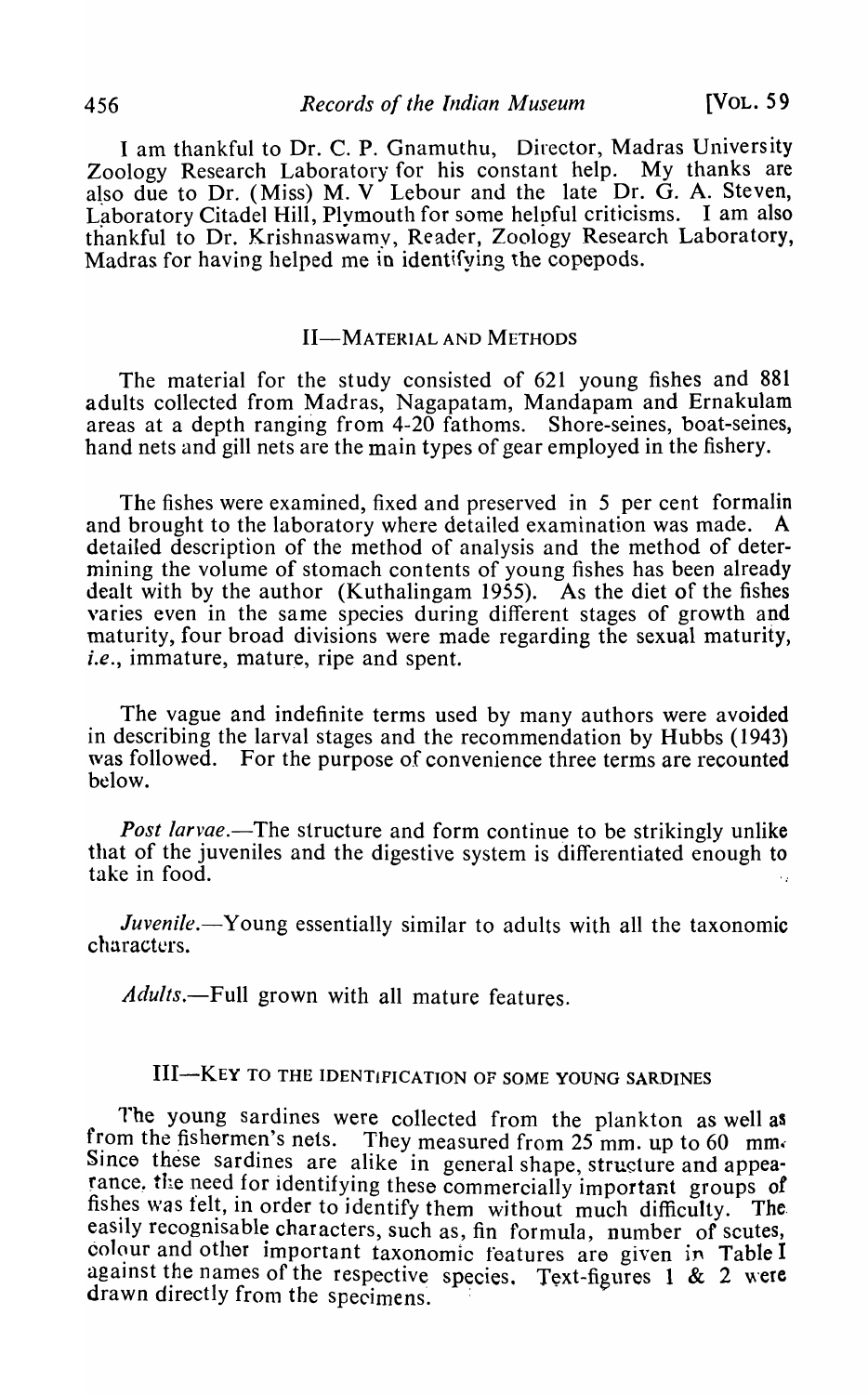

DCT-FIO. I.-Young sardines. (0). *Sardinella sirm.* (b). S. *glbbosa. (c). S. Inelanura.*  (d). *S. c/upeoides.*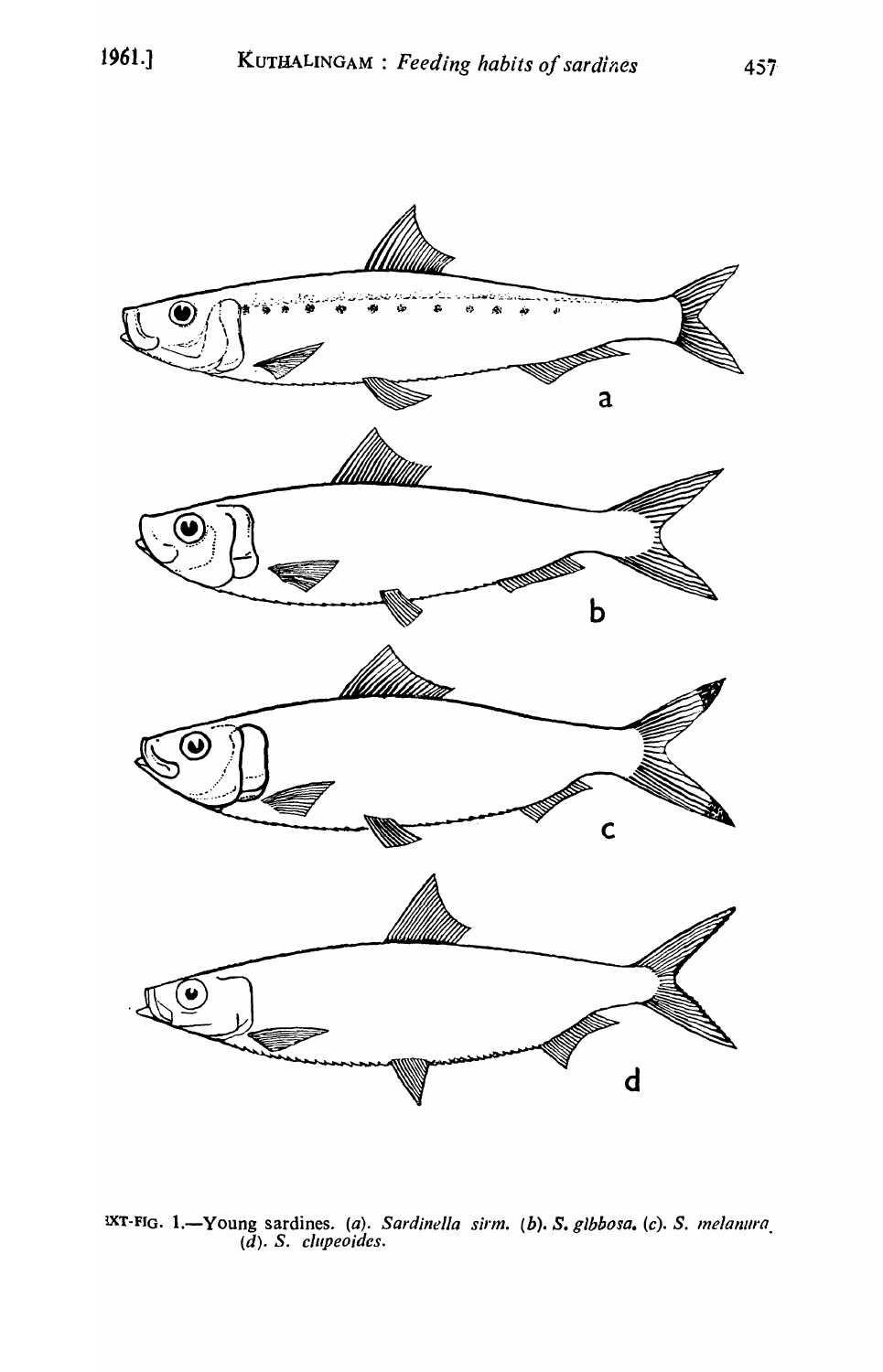

TBXT-FIG. 2.-Young sardines. (a). Sardinella albella. (b). S. *fimbriata.* (c). S. sinden*sis. (d).* S. *longiceps.*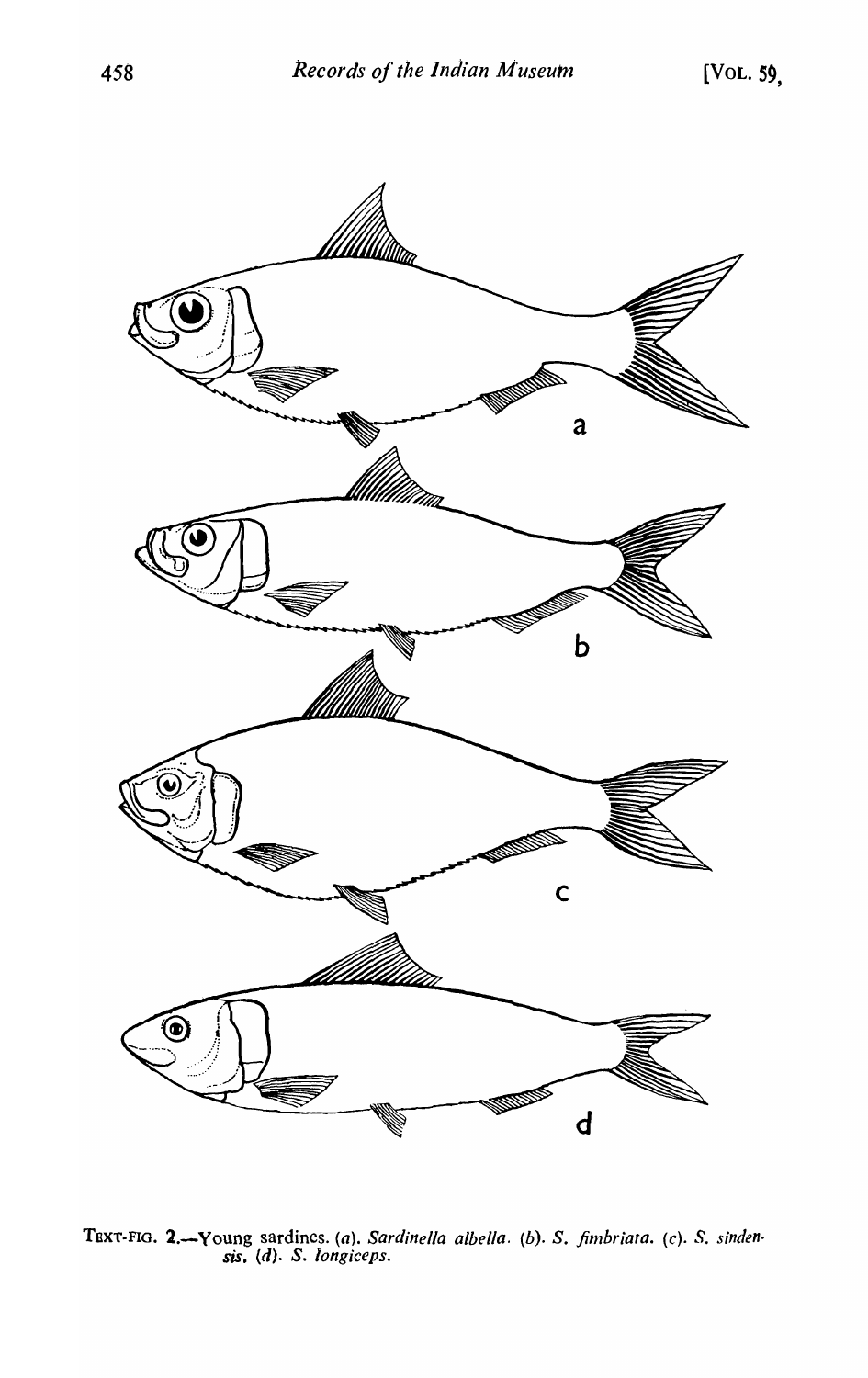# **IV-THE FEEDING HABITS OF ADULT SARDINES**

The previous work on the feeding habits of the different species of sardines of the tropical and the subtropical countries was already reviewed by the author (Kuthalingam, 1960b). In India Sardinella longiceps and S. fimbriata rank as the most valuable species along the west coast, while in south-east coast S. gibbosa occurs in shoals. S. kanagurta, S. melanura and S. brachysoma, which are commonly landed in Madras coast, are known as the Indian Sardines.

From Table No. 2 it is obvious that the males predominated the catch and the spawners were found only in the case of S. longiceps. It is also evident from the table that the immature fishes appear to take more food



TEXT-FIG. 3.—Graph, showing monthly variations in proportions of the food components and total average volume of food of the adult sardines.

than the mature ones and the spawners were found with empty stomachs. However, the spent fishes continued to feed once again. The present author admits that such a conclusion can only be accepted with due caution especially in view of the fact that these data were based on a study of 881 individuals belonging to eight species of sardines irrespective of the possible differences in the time of capture, ecological conditions of the catch and other bionomic factors. The total volume of food consumed by immature, mature, ripe and spent fishes was measured separately and averaged.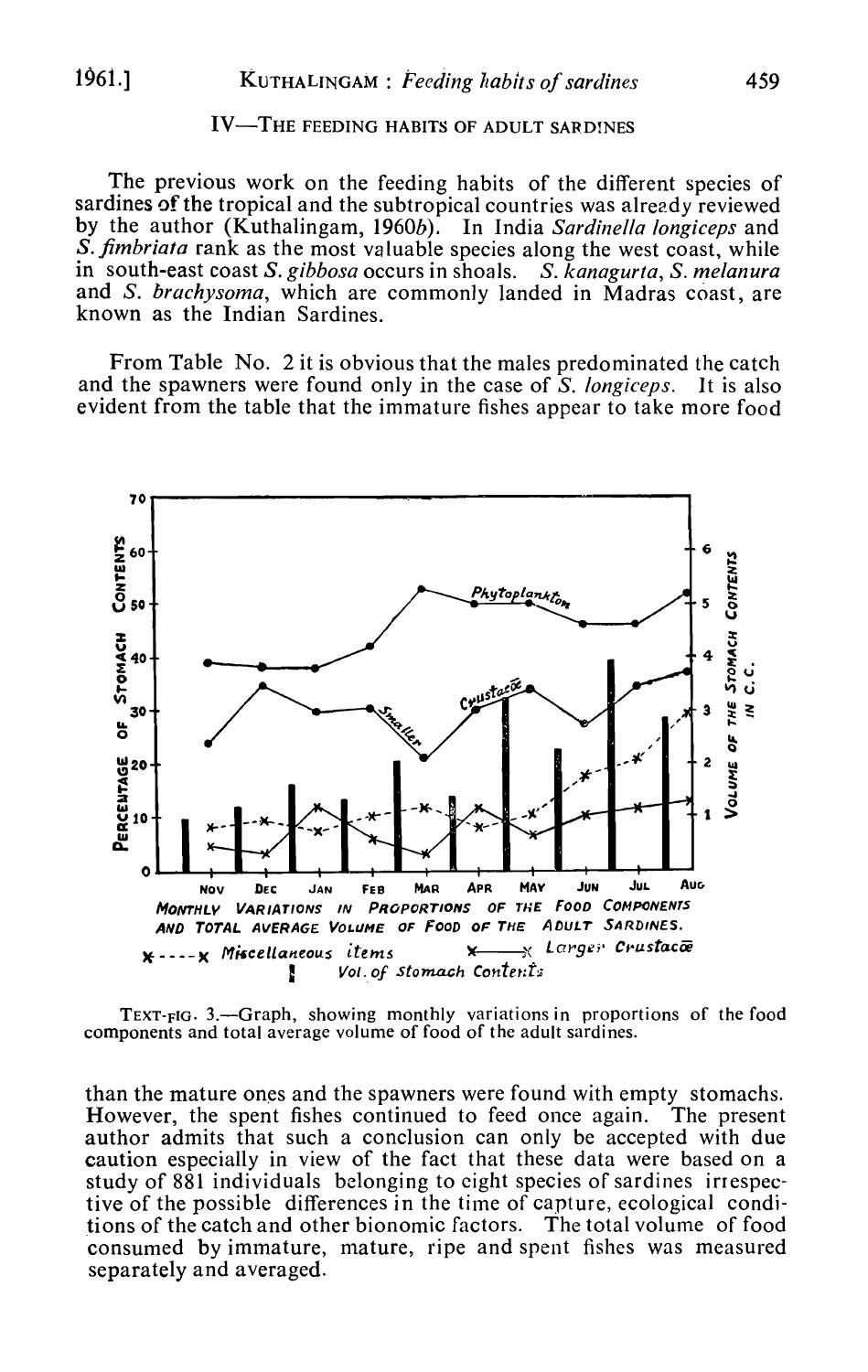It is observed from the food chart as well as from the Text-fig. 3 that there was aunost a similarity in feeding of these adult sardines. Phytoplankton formed the main bulk of the food. They are represented by diatoms, algae and green matter. The diatoms were identified as *Asterionella* sp., *Coscinodiscus* sp, *Thalassiothrix* sp., *Thallasionema* sp., *Rhinozosolenia* sp., *Tabellaria* sp. Filamentous algae were found in the stomach mixed with copious quantities of mucus and were in a partly digested condition. *Trichodesmium* and *Oscil/atoria* were the only algae that could be made out. Very frequently green matter was found. 'fhis is probably the digested algae or the sea weeds. Previous workers like Huxley (1881), and Lebour (1918) have mentioned the presence of green matter in the stomach of certain fishes and consider it as digested plant matter. Smaller crustaceae were represented by copepods *(Oithona* sp., *Temora* sp., *Acartia* sp., *Paraca/( nus* sp., and *Pseudodiaptomus* sp.), ostracoda, amphipoda, megalopa, zoea, cypris-larvae and crustacean remains. Larval bivalves and pteropods, polychaetes, eggs and sand particles constituted the miscellaneous item. The larger crustaceae were represented by *Acetes* sp., *Pena2US* sp., *Squil/a* sp., *Lucifer,* and Palmonidae. However, the digested matter is not taken into consideration.

# V-THE FOOD OF YOUNG SARDINES

From Table No. 3 it will be seen that smaller crustaceae formed the main bulk of the food. They were represented by coperods, coperod They were represented by copepods, copepod nauplii *(Oithona spinulosa,* O. *rigida, Temora* sp., *Paracalanus* sp., *Pontel/a* sp., *Eucalanus* sp., *Pseudodiaptomus* sp., *Labidocera* sp., and *Acarfia* sp.) ostracoda, zoea, amphipoda and larval forms of Acetes Lucifer, *Penaeus* sp., and cirripede. Larval bivalves, gastropods and broken bits of shells indicated that mollusc formed a minor item of diet; parapodia and isolated segments of polychaetes were also present in the stomach. They were found in such and advanced stage of digestion.

# VI-REMARKS

From the data gathered and presented it is obvious that young as well as the adult sardines are surface feeders, feeding mainly on planktonic organisms. Though there are indications of particulate as well as filter feeding, it is observed from the data that even though they are capable of feeding on organisms of larger consistency indicating particulate feeding, the major part of its food is constituted by smaller planktonic organisms thus showing that these sardines are essentially filterfeeders. The absence of these species in certain months of the year cannot be explianed unless and until we study more about their biology and the seasonal d'stribution of the various rood organisms in the environment.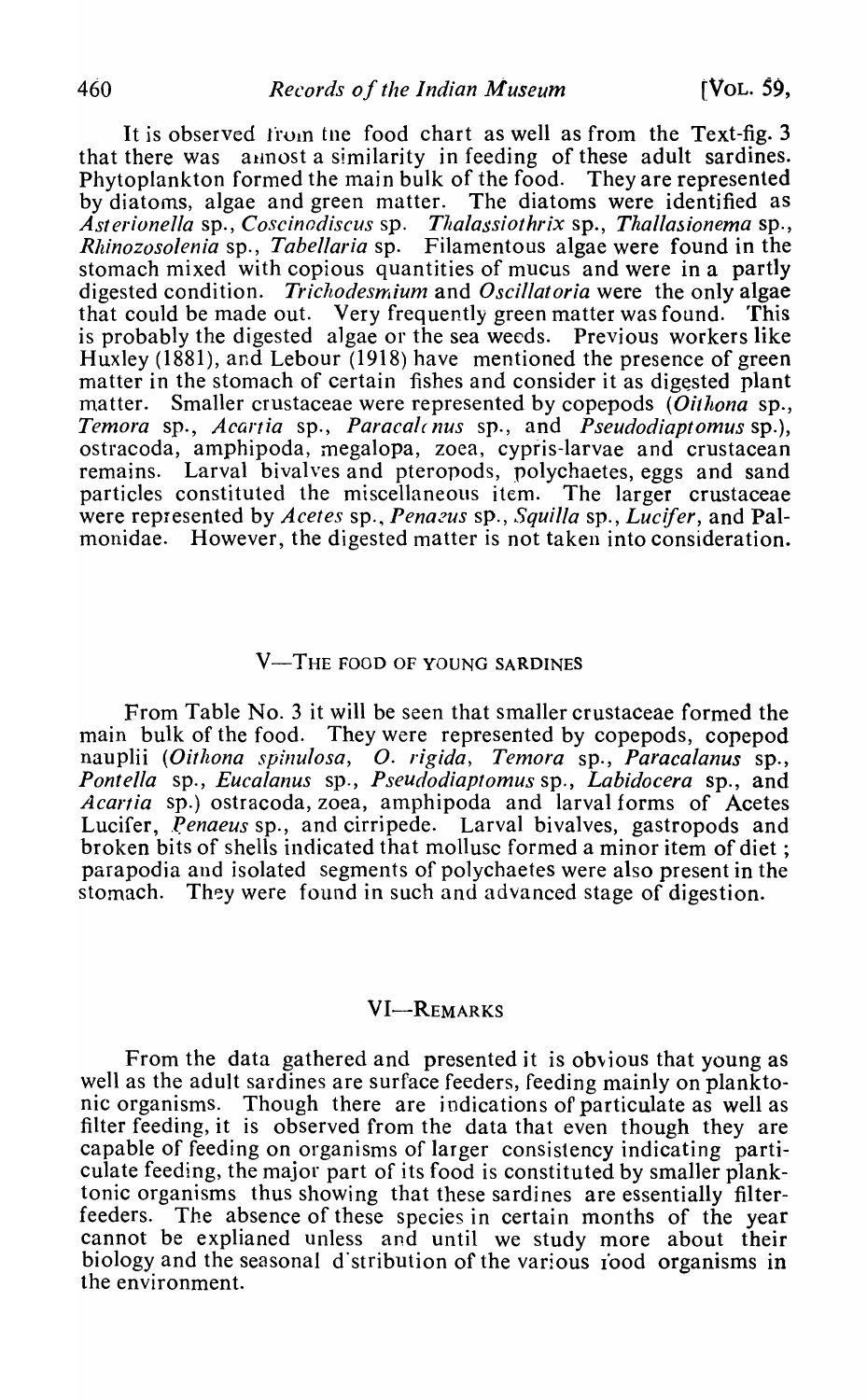Though there has been considerable diversity 'of opinion as to whether the sardines are selective or non·-selective in its food, the observations of many authors on the predcmirarce cf different organisms in the stomach of sardines collected at different places are worth noting. Lewis (1929) examined and found in the californian sardine a very high percentage of diatom. Parr (1930) raised the question whether these diatoms were included in their diet in a selective manner or only accidentally along with larger copepods. Nair (1953b) reported that the food of *Sardinella longiceps,* consisted of plankton with phytoplankton predominating. Vijayarahavan (1953) showed that the three species of Sardines, Sardinella brachysomo, S. kanagurta and S. melanura feed mainly on zooplankton. It is Scofield (1934) who reported that the California sardine *(Sardinops caerulea)* became more efficient filter feeder capable of straining diatoms only when they grew larger and the gill rakers developed fine straining structure like those demonstrated by Kishinouye (1907) in Japanese sardine *(Sardinops melanostica)*.

The foregoing analysis reveals that the adult sardines feed more on phytoplankton, whereas in the case of young ones the stomachs were filled with zooplankton. It is probable that the diversity in feeding of the young as well as the adults may be due to the development of gill rakers and filtering mechanism which are the aspects of the study which deserve further attention.

#### VII-SUMMARY

The analyses of the stomach contents of 1,502 specimens of sardine belonging to eight species were studied with special reference to the sex differentiation, maturity and feeding intensity. An aid to the identification of the young stages of sardines is also given. The results of the study revealed that  $:=$ 

- (a) young sardines feed more on zooplankton,
- (b) phytoplankton formed the main bulk of the adult sardines,
- (c) the immature fishes appear to take more food than the mature,
- (d) the spawners were found practically starving, and
- (e) seasonal fluctuations were observed in the volume and composition of food,

#### VIII-REFERINCES

DAY, F. 1889. *The fauna of British India. including Ceylon and Burma*, *Fishes, India,* 1. and 2.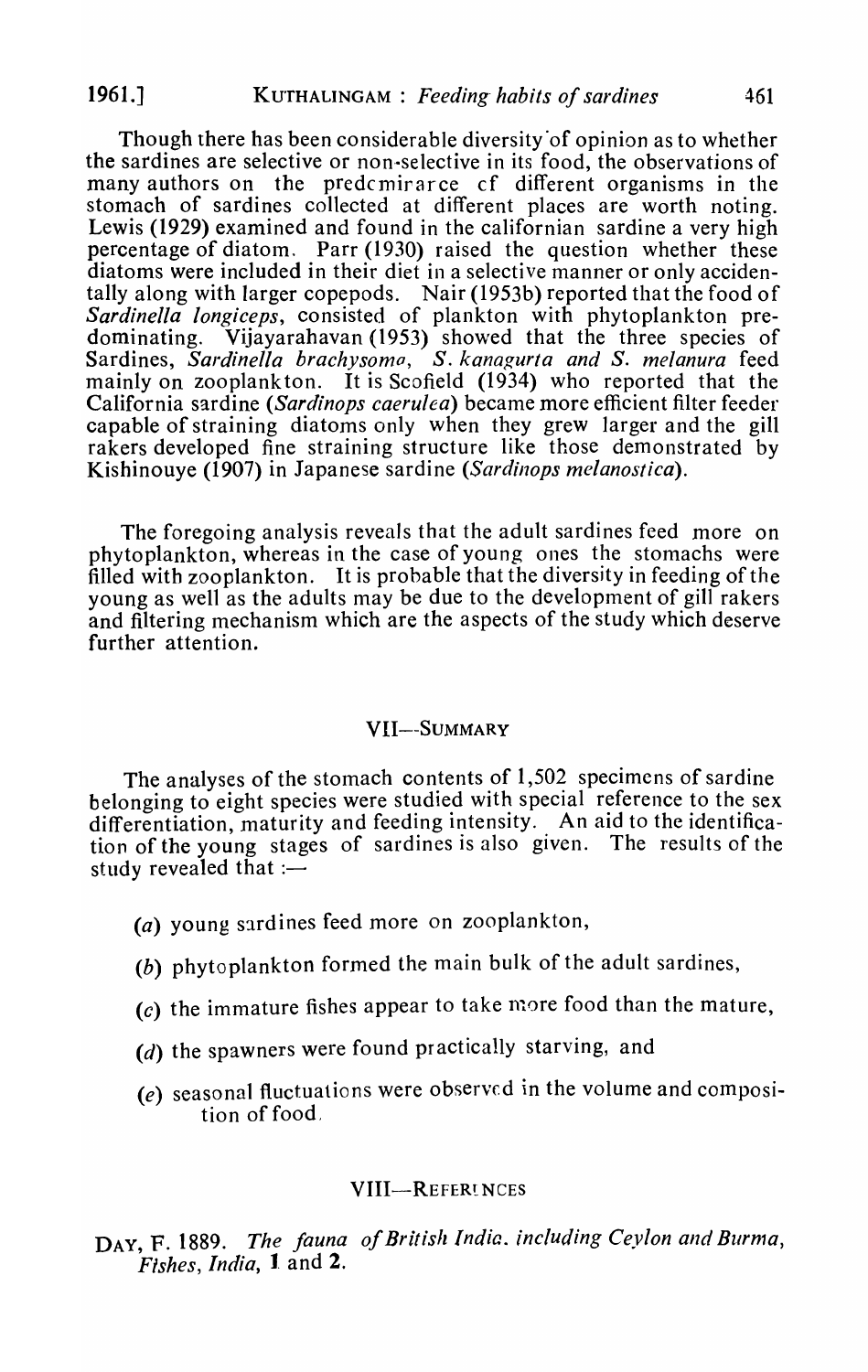- FOWLER, H. L. 1941 The fishes of the groups Elasmobranchi, Holo-<br>cephali. Isopondyli and Ostariophysi.—Bull. U S. nat. Mus. cephali, Isopondyli and Ostariophysi.-Bull. U S. *nat. Mus.,*  Washington, 13, p. 100.
- HART, and WAILES, C. H.1932. The food of Pilchard, *Sardinops caerulea*  off the coast of British Columbia.—Contr. Canad. Biol., Ottawa, 7, p. 247.
- HUBBS, C. L. 1943. Terminology of early stages of fish.—*Copeia*, New York, p. 260.
- KISHINOUYE, K. 1907. Notes on the natural history of Sardines, *Clupea Inelanostica.-J. Jap. Imp. Fish. Bur.,* 14, p. 71.
- KUTHALINGAM, M. D. K. 1955. Food and Feeding habits of juveniles and adult of four fishes of Madras.—J. *Madras Univ.*, Madras, B, 25, p.235.
- KUTHALINGAM, M. D. K. 1957. Life history and feeding habits of *Cynoglossus lingua.* -J. *zool. Soc. India,* Calcutta, 9, 2, p. 208.
- KUTHALINGAM, M. D. K. 1959. Life history and feeding habits of a Tripod fish.—*Treubia*, Bogor, 25, p. 160.
- KUTHALINGAM, M. D. K. 1960 $a$ . The food and feeding habits of some Madras fishes.—*Rec. Indian, Mus. Delhi,* 55, parts 1-4, March-December 1957, p. 121.
- KUTHALINGAM, M. D. K. 1960b. Observation on the life history and Feeding habit of the Indian Sardine.-Treubia, Bogor, 25 (part 2), p. 267.
- LEBOUR, M. V 1918. Food of post-larval fish.—*J. Mar. Biol. Ass.* U.K., Plymouth, 11, p. 433.
- LEWIS, R. C. 1929. The food of California Sardine in relation to seasonal distribution of microplankton.—*Bull. Scripps. Inst. Oce nogr. tech. Ser.,* U.S.A., 2, p. 155.
- MISRA, K. S. 1953. An aid to the identification of fishes of India, Burma and Ceylon II. Clupeiformes, Bathyclupeiformes, Scopeliformes and Ateleopiformes.—Rec. *Indian Mus.*, Delhi, 50 (3 and 4), p.267.
- NAIR, R. V 1953. Key for the field identification of the common clupeoid fishes of India.-J. *zoo!. Soc. India,* Calcutta, 15, No.1, p. 108.
- NAIR, R. V 1953b. Studies on the revival of Indian oil Sardine fishery. Proc. Indo-Pacif. Fish. Coun., Bangkok, p. 115.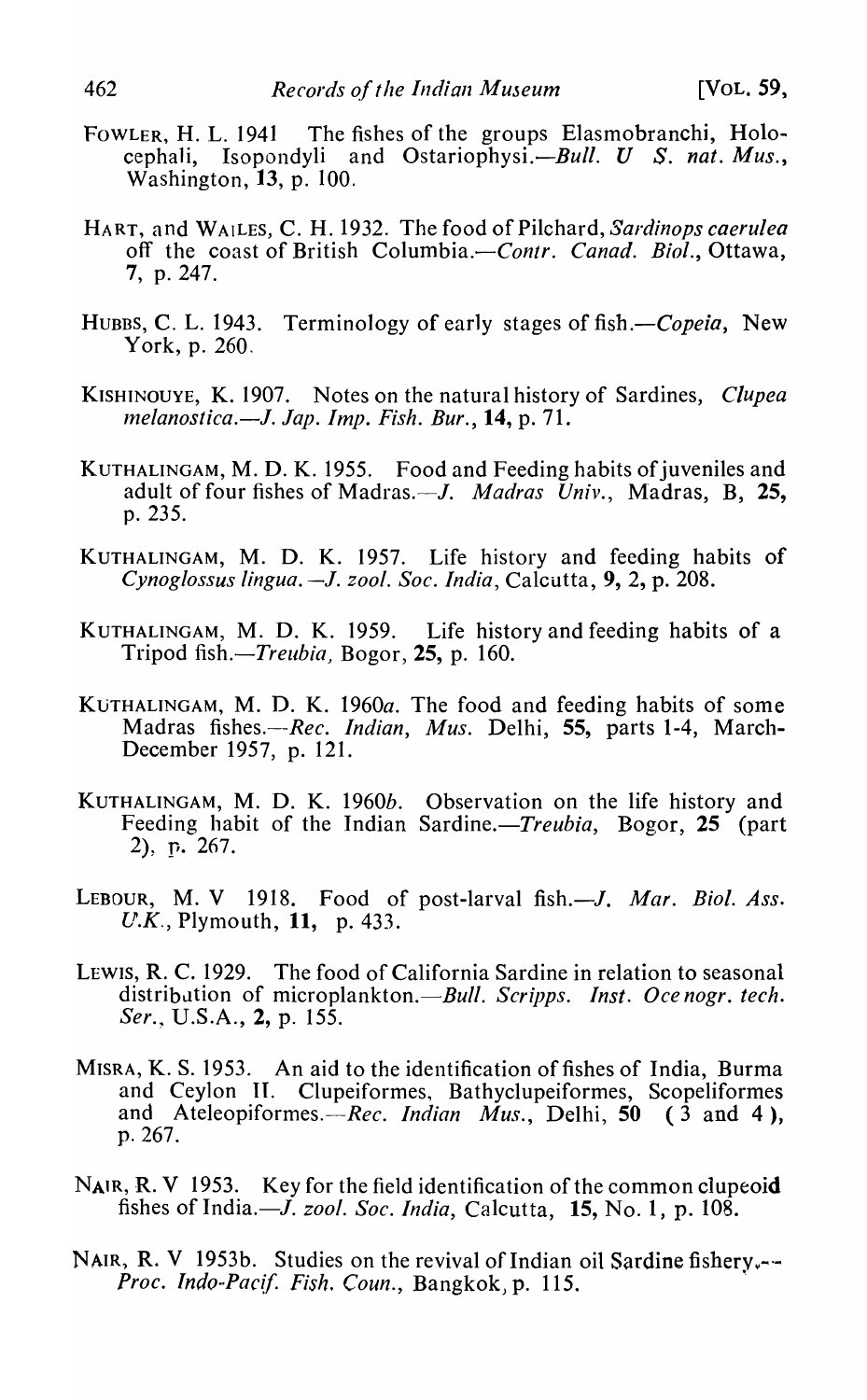- PARR, A. E. 1930. Is the presence of phytoplankton in the stomach contents of the California sardine caused by speciai pursuit or merely due to incidental ingestion *?—Ecology*, Brooklyn, 11, No. 2, p. 465.
- SEKHARAN, K. V 1955. Observation on the Choodai Fishery of Mandapam area.—*Indian J. Fish.*, New Delhi, 1, p. 113.
- SCOFIELD, EUGENE, C. 1934. Early life history of California Sardine-*(Sardinops caerulea)* with special reference to the distribution of eggs and larvae.-*Fish Bull. Sacramento*, Sacramento, No. 41, pp. 1-48.
- VIJAYARAGHAVAN, P. 1953. Food of the sardines of Madras coast.--- J. *Madras Univ.,* Madras, (B) 23, p. 29.
- WEBER, M. and BEAUFORT, L. F. 1913. *The fishes of the Indo-Australian Archipelago. 11"*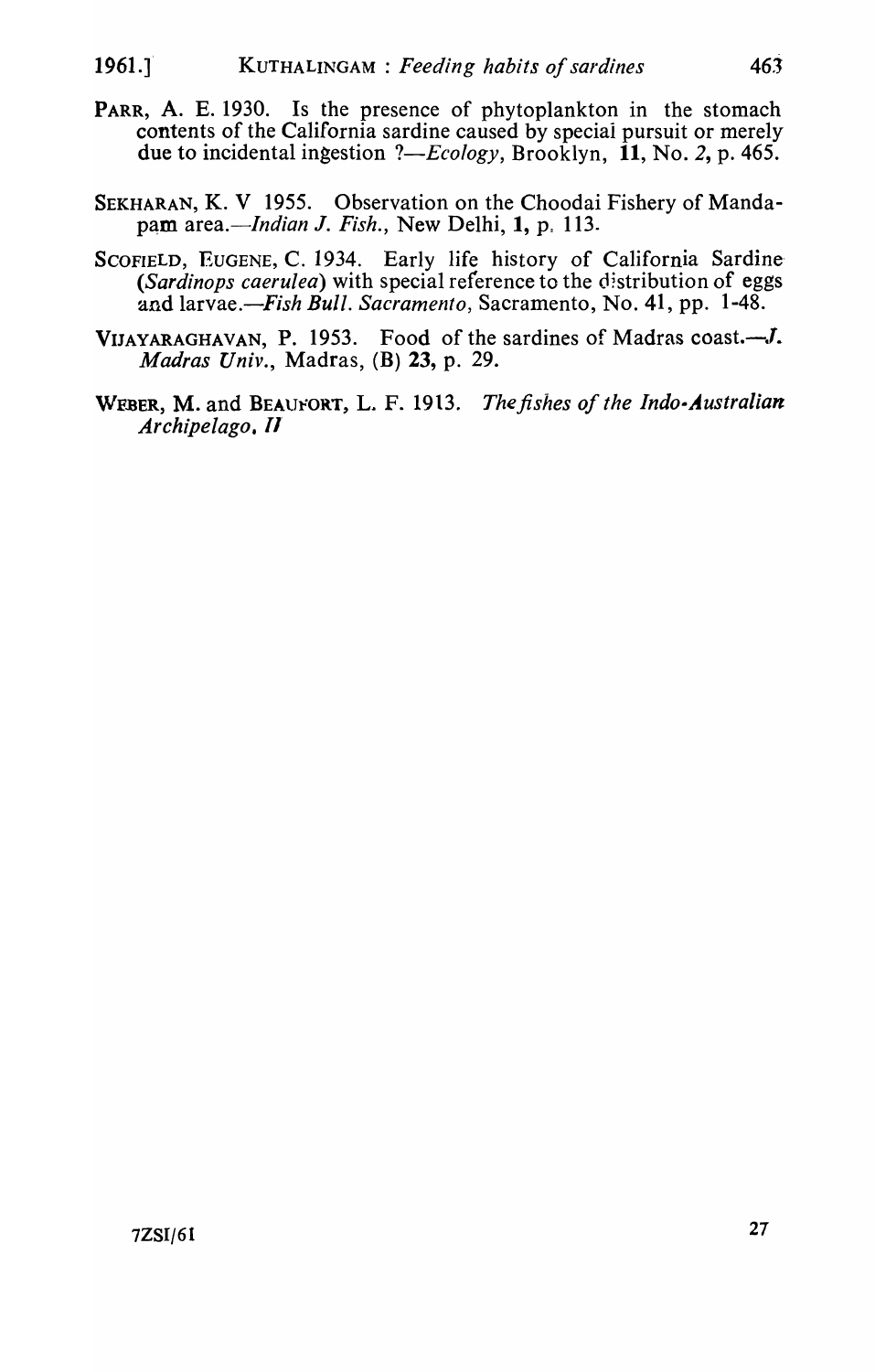| Serial<br>No. | <b>Species</b>                | <b>Taxonomic Characters</b>                                                                                                                                                                                                                                                                                                                                                                                               | Colouration                                                                                                                                                                                                                                                                                                                                                                                      | Fin formula                            |
|---------------|-------------------------------|---------------------------------------------------------------------------------------------------------------------------------------------------------------------------------------------------------------------------------------------------------------------------------------------------------------------------------------------------------------------------------------------------------------------------|--------------------------------------------------------------------------------------------------------------------------------------------------------------------------------------------------------------------------------------------------------------------------------------------------------------------------------------------------------------------------------------------------|----------------------------------------|
|               | I Sardinella sirm (Ruff)      | Maxillary reaches almost the front margin of A<br>the eye. Scales deciduous and thin with very<br>fine concentric stripes. Teeth were found<br>on the Palatines, Pterygoids and tongue. Gill<br>filaments were longer than $\frac{1}{2}$ diameter of the<br>eye. There were sixteen pre-ventral and thir-<br>teen post-ventral scutes.                                                                                    | bluish-green colour was observed on the dorsal B. 5; D. 18; A. 19; P. 17; V. 18;<br>region whereas the ventral region was silvery.<br>The sides were also silvery. Just below the<br>lateral line twelve dark spots were recorded.<br>arranged in a row from the anterior region to<br>the caudal. Both the caudal region and the<br>pectorals were light brown. The other fins<br>were hyaline. | L. 1.40; L. tr. 12. (Text-fig. 1a).    |
|               |                               | II Sardinella gibbosa (Cuv. Val.) Maxillary reaches almost the pupil. Lower jaw<br>was slightly prominent. Last two anal rays<br>were thickened and a little prolonged. Scales<br>with partly vertical lines and the hinder part<br>with irregular holes were noted. Gill fila-<br>ments were $1\frac{1}{4}$ times in eye diameter. Seven-<br>teen pre-ventral and twelve post-ventral scutes<br>were found.              | The upper-part of the body was dark bluish-B. 6; D. 19; P. 15; V. 8; A. 20; C. 20;<br>green and the lower silvery. The base of the<br>dorsal fin was characterised by a dark black<br>spot. The caudal fin was light blue.                                                                                                                                                                       | L. $1.45$ ; L. tr. 12. (Text-fig. 1b). |
| Ш             | Sardinella melanura (Cuv.)    | Maxillary reaches under pupil as far as middle<br>of the eye; lower jaw was rather longer than<br>the upper. Scales were seen in irregular<br>longitudinal rows. 25 serrated scales were<br>noticed along the abdominal edge. Teeth<br>were present on the tongue. Caudal was<br>deeply forked and the lower lobe was longer<br>than the upper one. Fourteen pre-ventral and<br>eleven post-ventral scutes were recorded. | The dorsal region was brownish and the sides B. 6; D. 18; A. 18; P. 14; V. 8; L.<br>silvery. Caudal was dipped black. The 1.44; L. tr. 11. (Text-fig. lc).<br>opercle had a blue spot.                                                                                                                                                                                                           |                                        |
| IV            | Sardinella clupeoides (Blkr.) | Maxillary reaches below the middle of the eye.<br>Caudal fin was seen with longer inferior lobe.<br>Abdominal profile was more convex than that<br>of the back. Lower jaw projected beyond the<br>upper. There were eighteen pre-ventral and<br>sixteen post-ventral scutes.                                                                                                                                              | Bluish-green above and the sides and ventral- B. 6; D. 17; P. 16; V. 8; A. 20; C. 19;<br>region were purple with gold dots in it. The<br>caudal fin was characterised with a blackish<br>margin.                                                                                                                                                                                                 | L. $1.47$ ; L. tr. 14. (Text-fig. 1d). |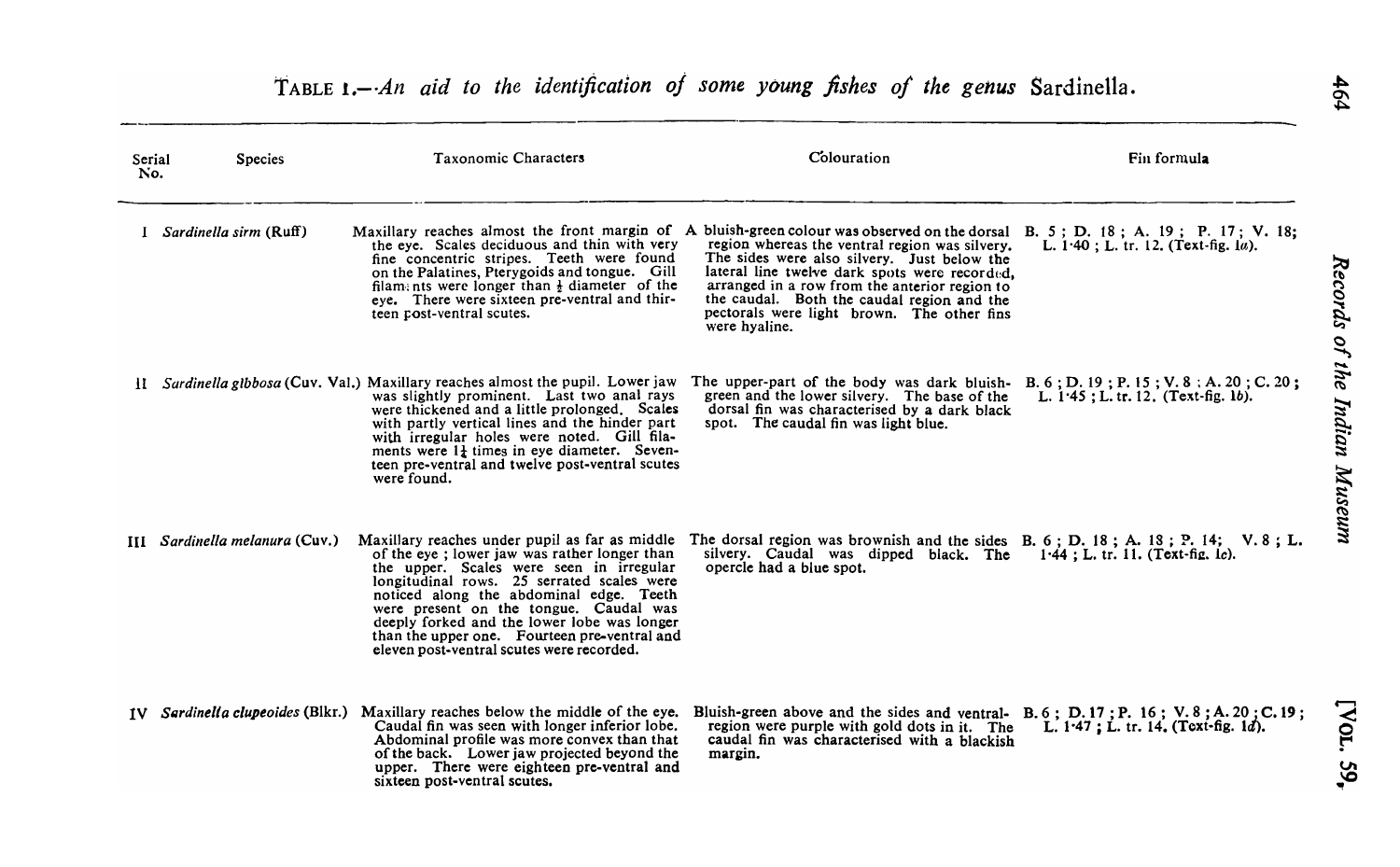| v    | Sardinella albella (Val)           | Maxillary reaches middle of the eye. Lower jaw<br>most prominent. Anal was much lower than<br>the dorsal, its base a little shorter than that of<br>dorsal. Scales with an irregular crenulated,<br>incised and striated margin. Seventeen pre-<br>ventral and twelve post-ventral scutes were<br>recorded.                                                                                                                                             | The upper part was greenish and silvery below.<br>A dark black patch was noted at the tips of the<br>dorsal, at the base of the first three dorsal rays,<br>at the tips of the caudal and behind the oper -<br>culum.                             | $\hat{B}$ . 6; D. 19; P. 17; V. 8; A. 22; C. 20;<br>L. 1.45; L. tr. 12. (Text-fig. 2a).  |
|------|------------------------------------|---------------------------------------------------------------------------------------------------------------------------------------------------------------------------------------------------------------------------------------------------------------------------------------------------------------------------------------------------------------------------------------------------------------------------------------------------------|---------------------------------------------------------------------------------------------------------------------------------------------------------------------------------------------------------------------------------------------------|------------------------------------------------------------------------------------------|
| VI   | <b>Sardinella fiimbriata (Val)</b> | Maxillary extends below the front margin of the<br>eye. Lower jaw was slightly projecting be-<br>yond the upper jaw. A band of teeth was<br>seen along the middle of the tongue and also<br>on the palatines. The last two anal rays were<br>thickened and a little prolonged. The caudal<br>is highly forked. The pre-ventral and post-<br>ventral were sixteen and fourteen in number<br>respectively.                                                | The dorsal region was bluish-green and the sides<br>silvery. Numerous une black dots were<br>noticed on the dorsal fin. Other fins were<br>pale yellow in colour.                                                                                 | <b>B</b> , 6, D, 19; V, 8; A, 21; C, 20; P, 16<br>L. $1.43$ ; L. tr. 12. (Text-fig. 2b). |
| VII. | Sardinella sindensis (Day)         | Maxillary reaches to below the 1st $\frac{1}{4}$ of the eye.<br>Lower jaw was prominent. Preorbital with a<br>raised and branched ridge. Scales with their<br>edges a little rough and having some vertical<br>lines were recorded. Gill rakers were closely<br>set, nearly as long as the eye. Only twelve<br>post-ventral scutes were recorded.                                                                                                       | The back was deep blue and the sides golden. B. $6$ ; D. 19; V. 8; A. 19; C. 21; P. 17;<br>The end of the caudal lobes were dark. A<br>dark small black mark was seen in the shoulder.<br>Caudal was dipped black                                 | L. 1.41; L. tr. 13. (Text-fig. $2c$ ).                                                   |
| VIII | $&$ Val.)                          | Sardinella longiceps (Cuv. Maxillary extends below the front margin of the<br>eye. Lower jaw slightly projected beyond the<br>upper. Scales were indistinctly crenulated<br>and regularly arranged. Caudal were deeply<br>forked. Gill rakers were numerous about<br>one half longer than the eye. Teeth on pala-<br>tine pterygoids and tongue were noted. Out<br>of thirty-one scutes noted, eighteen were pre-<br>ventral and thirteen post-ventral. | The back was blue with golden reflection and the $B.6; D.17; P.17; V.9; A.16; C.17;$<br>abdomen silvery. A large greenish gold<br>spot on the upper margin of the opercle and<br>preopercle was noticed. Caudal and dorsal<br>were stained green. | L. 1.46; L. tr. 11. (Text-fig. 2d).                                                      |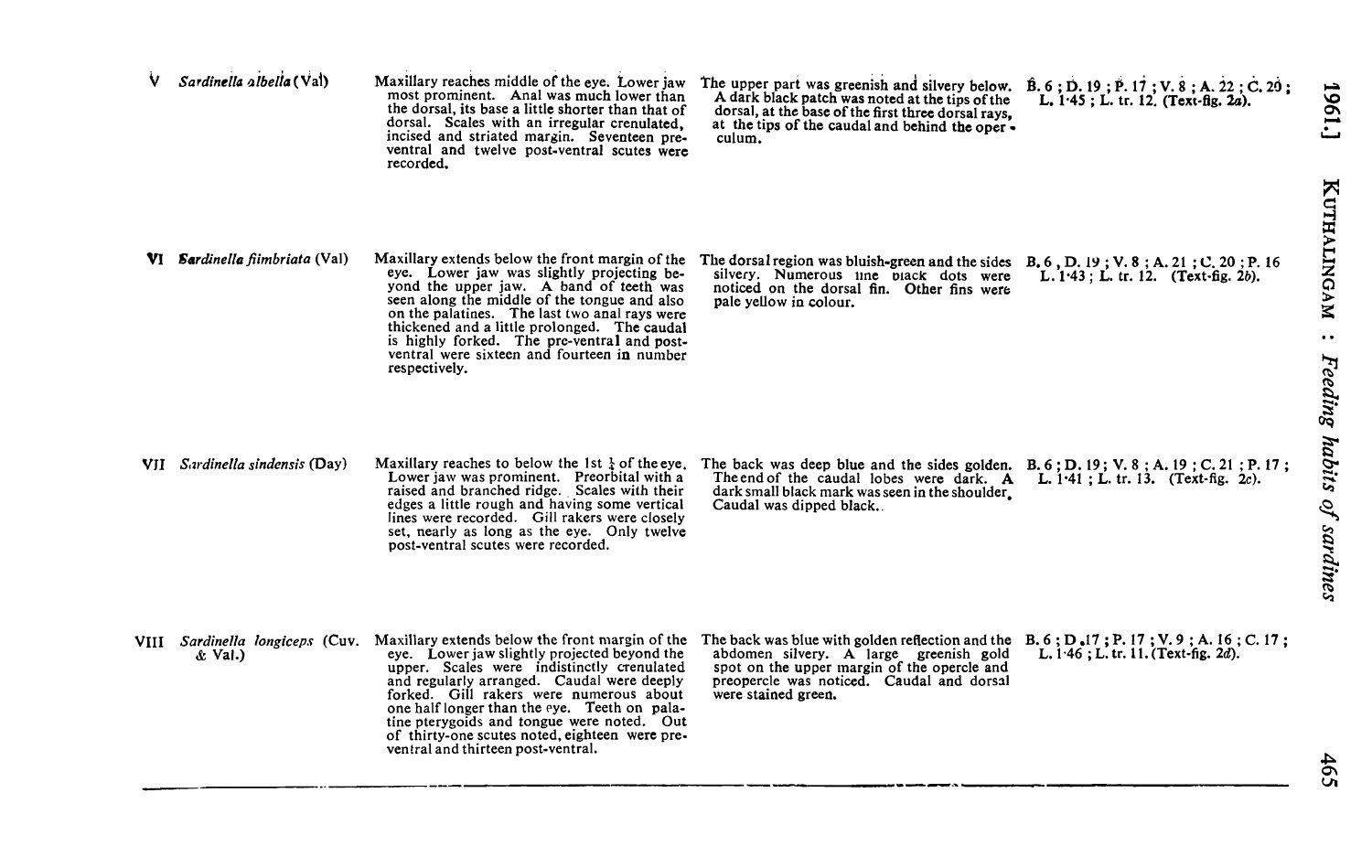|                |                                 |        |                      |                         |             | Sex                     |                           |                                       |                  | Maturity and feeding                            |                |                                                 |                 |                                                 |
|----------------|---------------------------------|--------|----------------------|-------------------------|-------------|-------------------------|---------------------------|---------------------------------------|------------------|-------------------------------------------------|----------------|-------------------------------------------------|-----------------|-------------------------------------------------|
| Serial<br>No.  | Names of Species                |        | Tot. No.<br>examined | Length range<br>in m.m. | No. of<br>δ | No. of<br>$\mathcal{L}$ | No. of<br>immature Volume | Average<br>of St.<br>cont. in<br>c.c. | No. of<br>mature | Average<br>Volume<br>of St.<br>cont. in<br>c.c. | No. of<br>ripe | Average<br>Volume<br>of St.<br>cont. in<br>c.c. | No. of<br>spent | Average<br>Volume<br>of St.<br>cont. in<br>c.c. |
|                | 1. Sardinella sirm              |        | 78                   | $100 - 1280$            | 50          | 28                      | 78                        | 3.2                                   |                  |                                                 |                |                                                 |                 |                                                 |
| $2^{\circ}$    | S. gibbosa .                    |        | 92                   | $90 - 138.5$            | $62$        | 30                      | 50                        | $3 - 8$                               | 22               | $1.2$                                           |                |                                                 | 20              | 1.4                                             |
|                | $3. S.$ meranur $c$             |        | 121                  | $110 - 128.2$           | 81          | 40                      | 21                        | $4 - 2$                               | 88               | $8 - 8$                                         |                |                                                 | 12              | 1.3                                             |
|                | 4. S. clup roias                |        | 128                  | $119 - 1320$            | 68          | 60                      | 128                       | $5 - 1$                               |                  |                                                 |                |                                                 |                 |                                                 |
| 5 <sub>1</sub> | $S.$ albetela.                  |        | 132                  | $100 - 122 - 5$         | 90          | 42                      |                           | 3.9                                   | 132              | 0.9                                             |                |                                                 |                 |                                                 |
|                | 6. S.fimbriata                  | $\sim$ | 91                   | $95.2 - 110.2$          | 68          | 30                      | 98                        | 4.1                                   |                  |                                                 |                |                                                 |                 |                                                 |
|                | 7. S. sindensis.                |        | 91                   | $90.5 - 112.2$          | 51          | 40                      | 40                        | 3.3                                   | 20               | 1.2                                             |                |                                                 | 31              | 1.7                                             |
|                | 8. $S$ . long ce <sub>l</sub> s |        | 141                  | $100 - 16244$           | 79          | 62                      | $\overline{\mathbf{z}}$   | $4 - 2$                               | 60               | 1:1                                             | 30             | Empty                                           | 10              | 1.8                                             |

|  |  |  |  |  |  | TABLE 2.—Showing the length range, sex differentiation, maturity stages, etc., of the 8 species of adult Sardines. |
|--|--|--|--|--|--|--------------------------------------------------------------------------------------------------------------------|
|--|--|--|--|--|--|--------------------------------------------------------------------------------------------------------------------|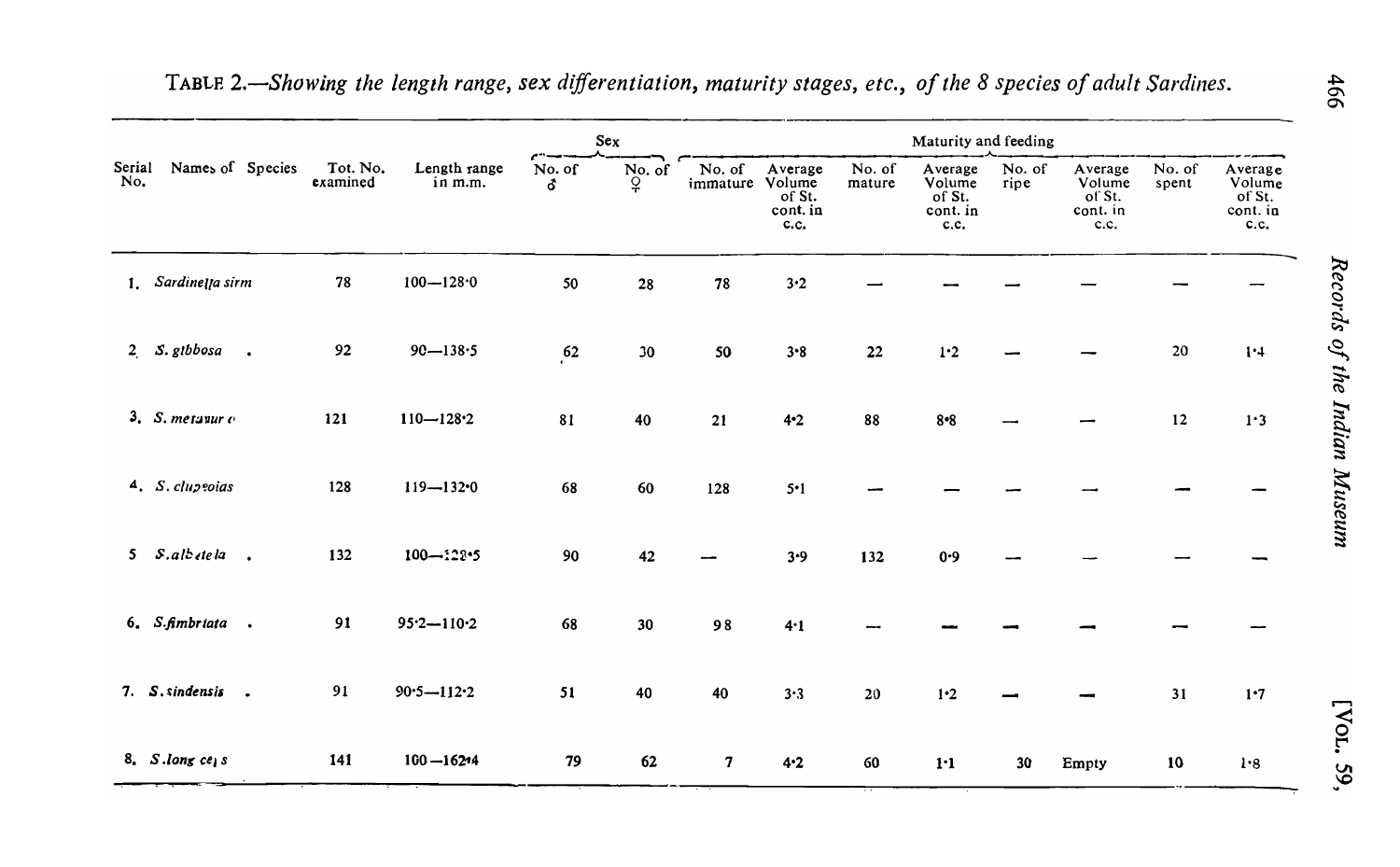| $\overline{\phantom{a}}$<br><b>ZSI/61</b> |                  |          |          |          |          | Food Chart No. 1 |          |                  |          |          |          |                 |
|-------------------------------------------|------------------|----------|----------|----------|----------|------------------|----------|------------------|----------|----------|----------|-----------------|
|                                           | Food item/Months | Nov.     | Dec.     | Jan.     | Feb.     | March            | April    | May              | June     | July     | August   | Species         |
| $\mathbf{r}$                              |                  | 42.0     | 37.0     | 37.0     | 44.0     | 51.0             | 52.0     | $49-0$           | $50 - 0$ | 46.0     | 54.0     |                 |
| SC                                        |                  | 25.0     | 32.0     | 32.0     | 33.0     | $28 - 0$         | 32.0     | 37.0             | $30 - 0$ | $37 - 0$ | 40.0     |                 |
| $\mathbf M$                               |                  | $10 - 0$ | $14 - 0$ | 6.0      | 12.0     | 12.0             | 10.0     | 8.0              | 18.0     | 28.0     | 29.0     | Sardinella sirm |
| LC                                        |                  | 4.0      | $2.0$    | 8.0      | 6.0      | 2.0              | 12.0     | $10-0$           | 12.0     | 4.0      | 20.0     |                 |
| $\mathbf{P}$                              |                  | 42.0     | 40.0     | 36.0     | 44.0     | 50.0             | 49.0     | 50.0             | 47.0     | 47.0     | 51.0     |                 |
| SC                                        |                  | $30 - 0$ | 38.0     | 30.0     | 32.0     | 20.0             | 31.0     | 38.0             | $29 - C$ | 38.0     | $37 - 0$ | S. gibbosa      |
| $\mathbf{M}$                              |                  | 8.0      | 11.0     | 3.0      | 10.0     | 8.0              | $8.0$    | $13 - 0$         | 19.0     | 20.0     | 27.0     |                 |
| $_{\rm LC}$                               |                  | 3.0      | 6.0      | 4.0      | 4.0      | 1.0              | 8.0      | 8 <sup>4</sup> 0 | 10.0     | 8·0      | 24.0     |                 |
| $\mathbf{P}$                              |                  | 42.0     | 36.0     | $36 - 0$ | 44.0     | $50 - 0$         | 52.0     | 48.0             | $50 - 0$ | 46.0     | 52.0     |                 |
| SC                                        |                  | 20.0     | 33.0     | 32.0     | 34.0     | 18.0             | 33.0     | 39.0             | 30.0     | 37.0     | 38.0     | S. melanura     |
| $\mathbf M$                               |                  | $9 - 0$  | $10 - 0$ | $12 - 0$ | 11:0     | $20 - 0$         | $9 - 0$  | 5.0              | $18 - 0$ | $-18.0$  | 30.0     |                 |
| <b>LC</b>                                 |                  | 6.0      | 5.0      | 8.0      | 10.0     | 3.0              | $20 - 0$ | 9.0              | 11:0     | 12.0     | 8.0      |                 |
| $\mathbf{P}$                              |                  | 39.0     | 37.0     | 38.0     | 41.0     | 52.0             | 50.0     | 48.0             | 48.0     | 48.0     | 50.0     |                 |
| SC                                        |                  | $20 - 0$ | 34.0     | 26.0     | 33.0     | 16.0             | 32.0     | 37.0             | 24.0     | 30.0     | 40.0     |                 |
| $\mathbf M$                               |                  | 12.0     | 12.0     | 9.0      | 14.0     | 14.0             | 12.0     | 7.0              | $19 - 0$ | 16.0     | 26.0     | S. clupeoids    |
| <b>LC</b>                                 |                  | 7.0      | 2.0      | 8.0      | $12 - 0$ | 4.0              | 24.0     | 12.0             | 14.0     | 8.0      | 12.0     |                 |
| $\mathbf{P}$                              |                  | 40.0     | 40.0     | 37.0     | 42.0     | 51.0             | 52.0     | 49.0             | 46.0     | 47.0     | 50.0     |                 |
| <b>SC</b>                                 |                  | 22.0     | 39.0     | 3!0      | 27.0     | 21:0             | 26.0     | 30.0             | 27.0     | 34.0     | 36.0     |                 |
| M<br>28                                   |                  | 5.0      | 8.0      | $8 - 0$  | $7 - 0$  | $8\!\cdot\!0$    | 5.0      | 14.0             | 5.0      | $21 - 0$ | 32.0     | S. albella      |
| <b>LC</b>                                 |                  | 3.0      | $3 - 0$  | 12.0     | 40.0     | 1.0              | 8.0      | 5.0              | 7.0      | 24.0     | 8.0      |                 |

TABLE 2.-Showing the length range, sex differenciation, maturity stages, etc., of the 8 species of adult Sardines.-contd. Food Chart No. 1

1961.

467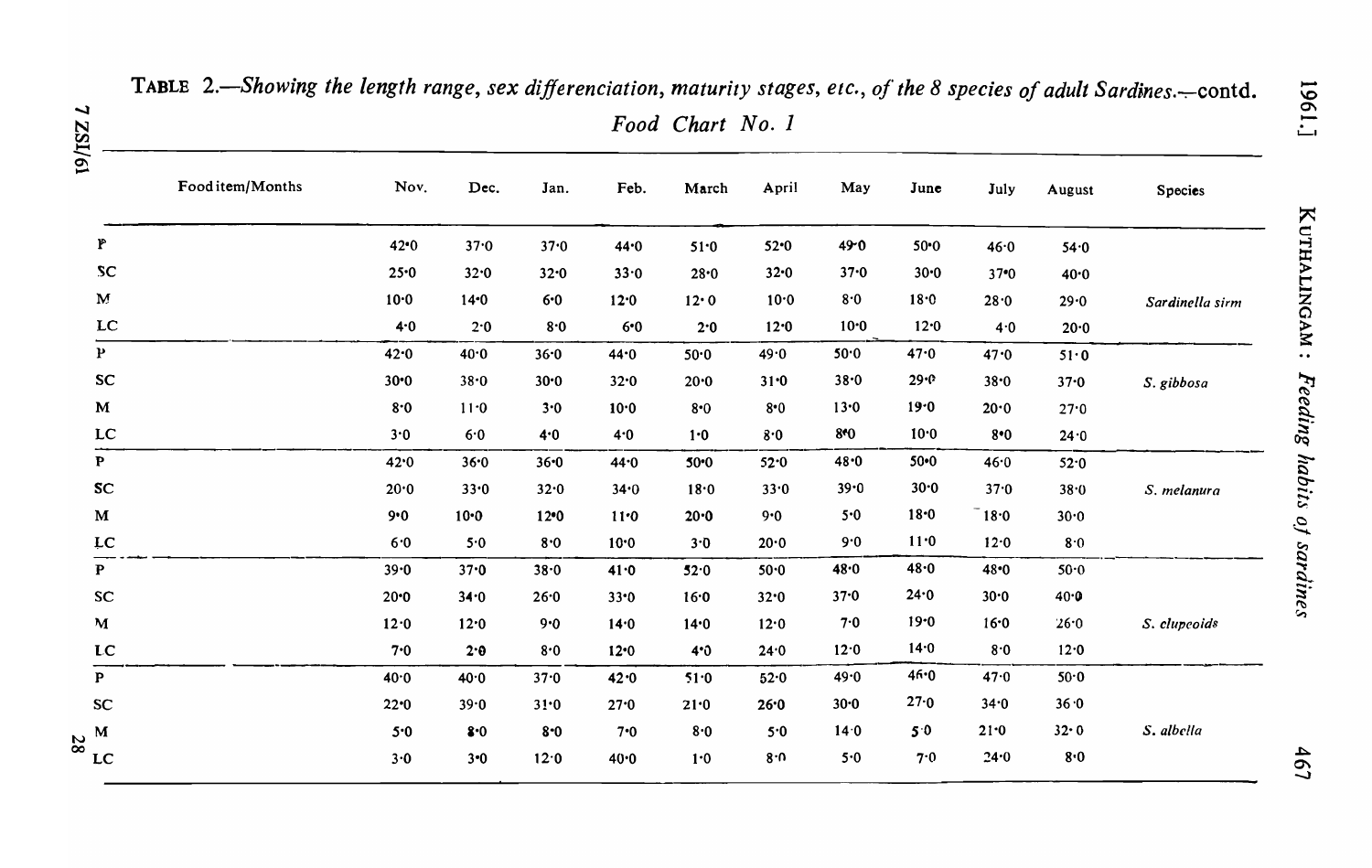| I ength of fish (mm.)           |                 | Sardinella sirm          |                          |                          | Sardinella gibbosa       |                          |                |           |                          | Sardinella mclanura |           |                |           |
|---------------------------------|-----------------|--------------------------|--------------------------|--------------------------|--------------------------|--------------------------|----------------|-----------|--------------------------|---------------------|-----------|----------------|-----------|
|                                 | ~−<br>$25 - 30$ | $30 - 35$                | $35 - 40$                | $20 - 25$                | $25 - 30$                | $30 - 35$                | $35 - 40$      | $30 - 35$ | $35 - 40$                | $40 - 45$           | $45 - 50$ | $50 - 55$      | $55 - 60$ |
| Number of fish with<br>food.    | $\mathbf{7}$    | $\mathbf{11}$            | 16                       | 10                       | 12                       | 8                        | 8              | 6         | 6                        | 5                   | 15        | $\overline{9}$ | $\pmb{7}$ |
| Number of fish without<br>food. | $\mathbf{I}$    | $\overline{\phantom{m}}$ | 3                        | $\overline{2}$           |                          |                          | $\mathbf 2$    | I         | -                        | 4                   |           |                |           |
| Area of fishing                 |                 | Madras Off-shore         |                          |                          | Mandapam<br>In-shore     |                          |                |           |                          | Nagapatam Off-shore |           |                |           |
| Time of catch                   |                 | Morning                  |                          |                          | Morning                  |                          |                |           |                          | Evening             |           |                |           |
| Copepoda                        | 23.2            | $18 - 2$                 | $20-6$                   | $12-2$                   | 18.2                     | 30.2                     | $10-8$         | $20 - 8$  | 15.8                     | $28 - 8$            | $12-3$    | $10-8$         | 82        |
| Copepod nauplii                 | $16-8$          | $16 - 8$                 | $10 - 4$                 | $10-2$                   | $10-8$                   | 8.8                      | 122            | $12 - 8$  | $10-8$                   | 32.2                | $10-8$    | $12 - 2$       | $10-8$    |
| Ostracoda                       | $13-0$          | 10.8                     | $8-2$                    | $8-8$                    | $16-8$                   | $\overline{\phantom{0}}$ | 112            | 4.3       | 18-2                     | 2.2                 | 20.2      | $10 - 2$       | 12.2      |
| Zoea                            | 2.0             | $2 - 2$                  | $\overline{\phantom{0}}$ | 48                       | 4.8                      | -                        | 3 <sub>4</sub> | $3 - 8$   | 2.5                      | $4-8$               | -         | $10-8$         | $10-4$    |
| Amphipoda                       |                 | 4.3                      | $2 - 2$                  | -                        | $4 - 3$                  | $\overline{\phantom{0}}$ | 44             | -         | 5.3                      | 6.2                 | -         | $12 - 2$       | $11 - 2$  |
| Acetes                          |                 |                          | $4 - 8$                  | 2.2                      | $\overline{\phantom{0}}$ | $10-8$                   | 3.3            |           | $\overline{\phantom{0}}$ | —                   | $10-2$    | $11 - 2$       | $12 - 2$  |
| Squilla larva                   |                 | -                        | $8-8$                    | 8.2                      | 2.2                      | 12.2                     | 10-8           | -         | $\sim$ $\sim$            | -                   | $8-8$     | $3 - 4$        | $4 - 4$   |
| Penaeus larva                   |                 | -                        | $12 - 2$                 | 2.6                      | $\overline{\phantom{0}}$ | $12-8$                   | 12.2           | --        | 2.2                      | --                  | -         | $4 - 4$        | $3 - 4$   |
| Lucifer                         | ∽               |                          | $10-2$                   | 2.2                      | -                        | 4.2                      | $10-8$         | $2 - 2$   | $8-0$                    | -                   | 102       | $3-4$          | 2.2       |
| Anomuran larva                  | $5.8$           |                          | -                        | -                        | 6.4                      | $11-0$                   | 22             | $10-8$    | 80                       | -                   | -         | 2.2            | $3-4$     |
| Bivalve larva                   | 4.2             | $4 - 8$                  | 2.2                      | -                        | 2.5                      | $1-1$                    | $3 - 4$        | 8.2       | $2\cdot 0$               |                     | 2.2       | -              | $3-0$     |
| Pteropoda                       | $1-4$           | $6 - 4$                  | $6 - 8$                  | $\overline{\phantom{a}}$ | $6-0$                    | 2.3                      | 2.8            | $3 - 3$   | 6.0                      | -                   | $3-5$     | $3-4$          | -         |
| Algae                           | 44              | 2.5                      | $8.8$                    | 20.2                     | 2.0                      | 1.4                      | $3 - 2$        | $1-3$     | 25                       |                     | 4.7       | 28             |           |
| Diatoms                         | $8-2$           | 6·0                      | 2.2                      | 10.8                     | $8-0$                    | ∽                        | -              | 0.3       | 64                       |                     |           | ۰.             | 34        |
| Polychaetes                     | -               | $2-0$                    | -                        | 88                       | $8-0$                    |                          | --             | 4.2       | 2.2                      |                     | $6-2$     |                | $2 - 8$   |
| Cirripede larvae                | $10-8$          | $16 - 0$                 | -                        | 6.8                      | $2.2\,$                  |                          | -              | 20.2      |                          | --                  |           | 82             |           |
| Pycnogonida                     | $4 - 8$         | $5 - 3$                  | ٠6                       | --                       | $5-3$                    | $2 \cdot 1$              | 4.2            | $2 - 2$   |                          | $10-8$              | -         | -              | 8.2       |
| Eggs of crustace a              | 2.2             | $2 - 5$                  |                          |                          |                          | 2.1                      |                | $2-4$     | 4.3                      | $5 - 0$             | 3.2       | -              |           |
| Green matter                    | 32              | $3 - 2$                  |                          |                          | 2.5                      |                          |                | 2.2       | 5.8                      | 3.2                 | $2 - 4$   | 42             |           |
| Teleosean remains               |                 |                          |                          | 2.2                      |                          | 1.0                      |                | 1.8       |                          | 6.8                 | $4 - 4$   | --             | $4 - 2$   |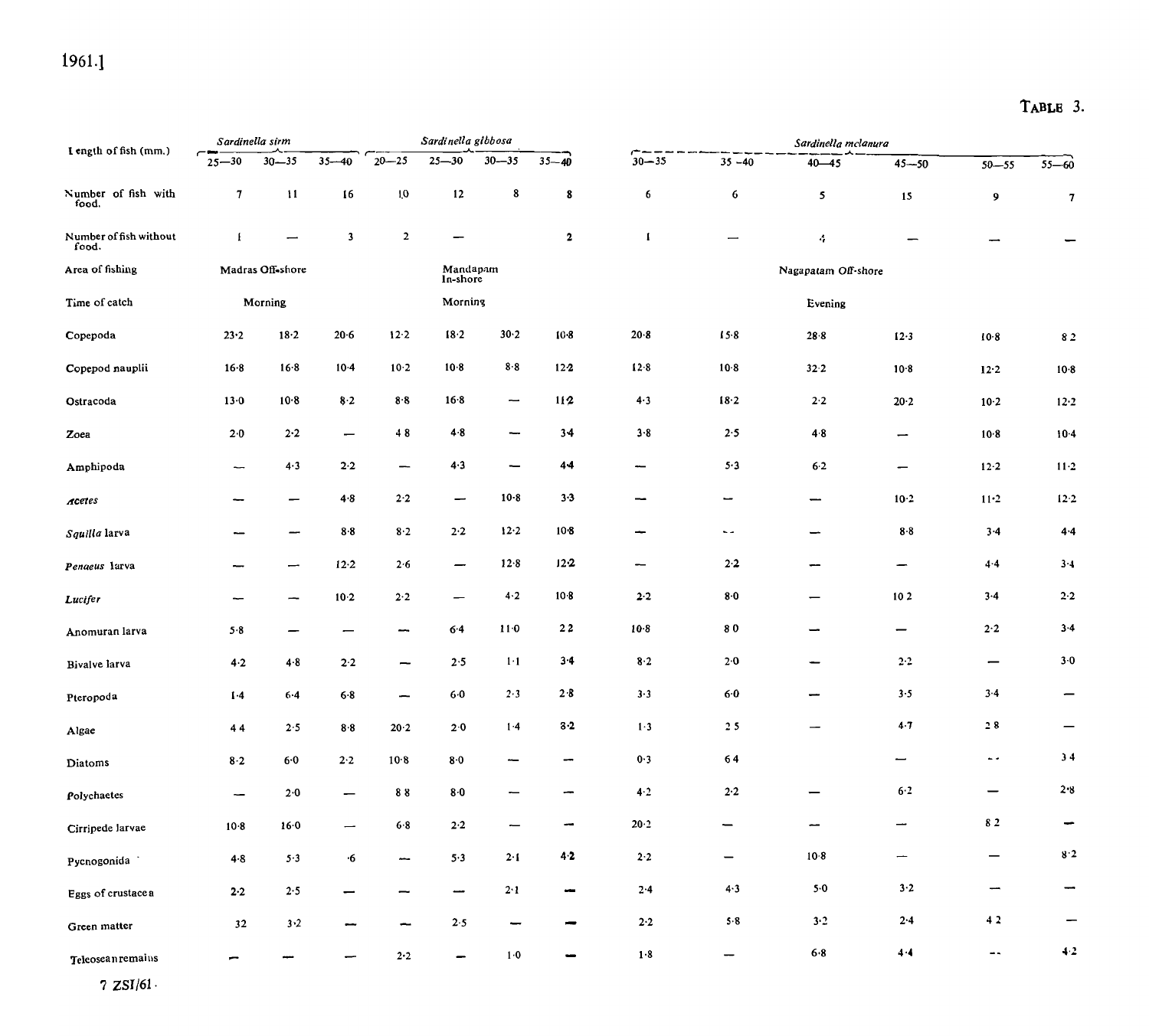# KUTHALINGAM: Feeding habits of sardines

# Showing the percentage average of the various food items of the different species of young sardines

|                          |                          | Sardinella clupeoides    |                          |                          |                          |                          | Sardinella albella              |                          |                          |                                         | Sardinella fimbriata            |                          |                          | Sardinella sindensis                      |                          |
|--------------------------|--------------------------|--------------------------|--------------------------|--------------------------|--------------------------|--------------------------|---------------------------------|--------------------------|--------------------------|-----------------------------------------|---------------------------------|--------------------------|--------------------------|-------------------------------------------|--------------------------|
| $35 - 40$                | $40 - 45$                | $45 - 50$                | $50 - 55$                | $55 - 60$                | $60 - 65$                | $30.5 - 35.5$            | $35 - 5 - 40.5$                 | $40.5 - 45.5$            | $45.5 - 50.5$            | $35.5 - 40.5$ 40.5 $-45.5$ 45.5 $-50.5$ |                                 |                          |                          | $40.5 - 45.5$ $45.5 - 50.5$ $50.5 - 55.5$ |                          |
| $\bf 8$                  | 14                       | $\bf 8$                  | $\pmb{8}$                | $\boldsymbol{9}$         | $\pmb{7}$                | $\boldsymbol{\Pi}$       | 15                              | 18                       | $\overline{\mathbf{2}}$  | $\pmb{\cdot}$                           | ${\bf 18}$                      | 14                       | 26                       | 18                                        | $\bf 22$                 |
| $\mathbf{3}$             |                          | $\overline{2}$           |                          |                          | $\mathbf{I}$             | $\mathbf{3}$             | $\overline{a}$                  | $\mathbf{1}$             |                          | $\overline{2}$                          | $\mathbf{I}$                    | $\mathbf{3}$             | $\pmb{1}$                | $\mathbf 2$                               |                          |
|                          |                          | Madras Cff-shore         |                          |                          |                          |                          | Ernakulam Off-shore             |                          |                          |                                         | Madras Off-shore                |                          |                          | Madras Off-shore                          |                          |
|                          |                          | Evening                  |                          |                          |                          |                          | Morning                         |                          |                          | Morning                                 |                                 |                          |                          | Morning                                   |                          |
| 14.6                     | 18.2                     | 22.8                     | $10-7$                   | $12 - 4$                 | 5.2                      | $10-8$                   | $12-5$                          | $33 - 4$                 | 10.2                     | $32 - 8$                                | $21 - 8$                        | $10-8$                   | 20.5                     | 12.5                                      | $8-5$                    |
| $14 - 4$                 | $15-8$                   | $20.2$                   | $11-2$                   | $3 - 8$                  | 3.8                      | $11-2$                   | $11-5$                          | $12 - 4$                 | $12.0$                   | 12.0                                    | $14-8$                          | $12 - 4$                 | 15.5                     | 13.5                                      | 6.4                      |
| $16 - 8$                 | $10-8$                   | $14-1$                   | $12.2$                   | 6.2                      | $12 - 4$                 | $12 - 2$                 | $5.0$                           | $2 - 2$                  | <u></u>                  | ٠                                       | $20 - 8$                        | -                        | 10.5                     | $18 - 5$                                  | $2 - 4$                  |
| $\qquad \qquad -$        | 2.5                      | $\qquad \qquad -$        | $3-4$                    | 2.2                      | 2.2                      | $4 - 4$                  | $10-0$                          | $\overline{\phantom{0}}$ | 6.2                      |                                         | $8-0$                           | -                        | 8.5                      | $10-5$                                    | $3.2$                    |
| 4.8                      | 5.3                      | $\overline{\phantom{0}}$ | 3.4                      | $\overline{\phantom{m}}$ | —                        | $\qquad \qquad -$        | $\mathbf{8}\!\cdot\!\mathbf{0}$ | $\overline{\phantom{0}}$ | $3\cdot 2$               | $\qquad \qquad$                         | $10-2$                          | 18.8                     | —                        | 6.5                                       | $\overline{\phantom{0}}$ |
| 4.3                      | -                        |                          | $4 - 4$                  | $8.8$                    | -                        | 3.4                      | 2.0                             | سي                       | 2.4                      | $10 - 8$                                | ∽                               | 20.8                     | -                        | 7.2                                       | $10 - 5$                 |
| 2.2                      | $\overline{\phantom{0}}$ | $\overline{\phantom{0}}$ | $10-8$                   | $12 - 2$                 | 18.8                     | $10-8$                   | -                               | $3.0$                    | $\overline{\phantom{a}}$ | 14.2                                    | -                               | 18.2                     | --                       | 8·1                                       | $\bf 8\cdot\bf 0$        |
| $\overline{\phantom{0}}$ | $2\cdot 2$               | $\overline{\phantom{0}}$ | 12.8                     | $18 - 8$                 | 20.2                     | $12.2$                   | -                               | $10-2$                   | $20 - 8$                 | 6.4                                     | —                               | $10-2$                   | $\overline{\phantom{0}}$ | 4.0                                       | $10-4$                   |
|                          | 8.0                      | $\qquad \qquad -$        | $11-2$                   | 20.2                     | $18-8$                   | 12.8                     |                                 | $10-7$                   | $18-2$                   | 4.0                                     | $\overline{\phantom{0}}$        | $\overline{\phantom{a}}$ |                          | 2.0                                       | $12 - 4$                 |
|                          | $8-0$                    | $\overline{\phantom{0}}$ | $\overline{\phantom{0}}$ | $\overline{\phantom{0}}$ | $\overline{\phantom{m}}$ | $\overline{\phantom{m}}$ | 18.2                            | $\overline{\phantom{a}}$ | $12 - 4$                 | $5-0$                                   | 4.2                             | $8.8\,$                  | $10-5$                   | $\overline{\phantom{0}}$                  | 80                       |
| 2.5                      | $2 - 0$                  | -                        |                          | -                        | 7.1                      | $\qquad \qquad \qquad$   | $2\cdot 0$                      | 2.5                      | $10-2$                   | -                                       | 3.3                             | $\overline{\phantom{m}}$ | 7.0                      | $10-6$                                    | $5-0$                    |
| 6.4                      | 6·0                      | 4.2                      | $3 - 3$                  |                          | 6.5                      | $1-1$                    | $10-2$                          | 8.2                      | —                        | -                                       | 4.1                             | $\overline{\phantom{m}}$ | 8.5                      | 6.6                                       | 6.5                      |
| 6·0                      | 2.5                      | $8\!\cdot\!0$            | $11-4$                   |                          | $\overline{\phantom{m}}$ | 4.2                      | $10-6$                          | 7.4                      |                          | --                                      | 2.6                             | $\overline{\phantom{m}}$ | 6.5                      | -                                         | $3.5$                    |
| $2.0$                    | 6.4                      | 2.0                      |                          |                          | —                        | $7.0$                    | $2\cdot 0$                      | $\overline{\phantom{a}}$ | 44                       | $1-2$                                   | $\overbrace{\phantom{1252111}}$ | $\overline{\phantom{0}}$ | $2.0\,$                  | $\overbrace{\phantom{123211}}$            | $2.6$                    |
| 8.0                      | $2\cdot 2$               | <u></u>                  |                          |                          |                          | $1\cdot 0$               | 3·2                             | $\overline{\phantom{0}}$ | —                        | 2.2                                     | <b></b>                         | $\overline{\phantom{m}}$ | $2 - 1$                  | -                                         | 6.4                      |
| 2.0                      | $\overline{\phantom{m}}$ | $10-2$                   |                          |                          |                          | $2.3$                    | $\overbrace{\phantom{1252111}}$ | $4 - 2$                  | -                        | $1\cdot 1$                              | $\overline{\phantom{m}}$        | --                       | $1-2$                    | -                                         | $3-4$                    |
| 8.2                      | --                       | 2.2                      | -                        |                          | ∽                        | 1.4                      | —                               | $2-1$                    | -                        | 2·1                                     | $4-4$                           | ~                        | 2.5                      | ÷                                         | $2 - 1$                  |
| $5.3$                    | 4.3                      | $1-4$                    | $4-0$                    |                          | -                        | $2 \cdot 1$              | —                               | $\overline{\phantom{a}}$ | --                       | 2.0                                     | $5.8$                           | -                        | $\overline{\phantom{0}}$ | -                                         | $0.7$                    |
| $\overline{\phantom{m}}$ | $5.8$                    | 12.2                     | -                        |                          |                          | $2 \cdot 1$              | $2 \cdot 1$                     | $3 - 7$                  |                          |                                         |                                 |                          | $1\cdot 2$               |                                           |                          |
| 2.5                      | <b>.</b>                 | $2\!\cdot\!0$            | $1.2\,$                  | $5 - 4$                  | $5-0$                    | 1.0                      | 2.7                             | $\overline{\phantom{0}}$ |                          | 2.2                                     | -                               |                          | 2.5                      |                                           |                          |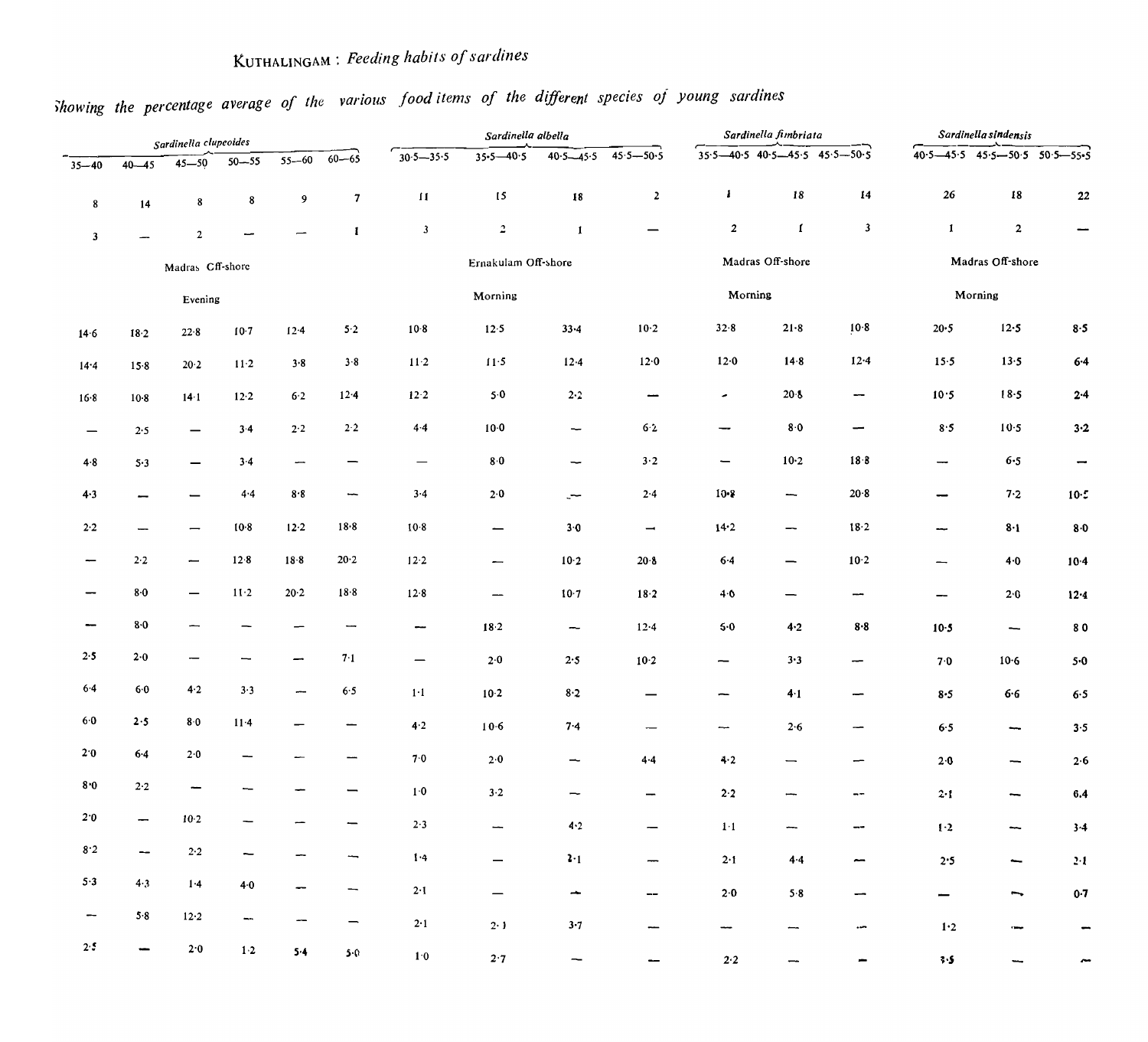|              |           | Food item/Months | Nov.   | Dec.     | Jan.     | Feb. | March    | April | May      | June     | July | August   | Species      |
|--------------|-----------|------------------|--------|----------|----------|------|----------|-------|----------|----------|------|----------|--------------|
| $\mathbf{p}$ | $\bullet$ |                  | 38.0   | 40.0     | 40.0     | 40.0 | 54.0     | 48.0  | $52 - 0$ | 46.0     | 50.0 | 54.0     |              |
| <b>SC</b>    | $\bullet$ |                  | 30.0   | 37.0     | 33.0     | 31.0 | 26.0     | 30.0  | 34.0     | 28.0     | 32.0 | $36 - 0$ |              |
| $\mathbf{M}$ |           |                  | 3.0    | 7.0      | 10.0     | 5.0  | $12 - 0$ | 3.0   | 11:0     | $20 - 0$ | 26.0 | 33.0     | S. fimbriata |
| LC           |           |                  | 4.0    | 3.0      | $24 - 0$ | 6.0  | 2.0      | 12.0  | $3 - 0$  | 5.0      | 20.0 | 4.0      |              |
| $P \cdot$    |           | $\bullet$        | 38.0   | 38.0     | 40.0     | 40.0 | 54.0     | 48.0  | 52.0     | 47:0     | 50.0 | 51.0     |              |
| SC           |           | $\bullet$        | 26.0   | $37 - 0$ | 27.0     | 28.0 | 27.0     | 27.0  | 32.0     | 25.0     | 33.0 | 37.0     |              |
| M.           | $\bullet$ | $\bullet$        | $11-0$ | 5.0      | 5.0      | 13.0 | 8·0      | 11:0  | 10.0     | 14.0     | 27.0 | 37.0     | S. sindensis |
| $_{\rm LC}$  |           |                  | 3.0    | 2.0      | $20 - 0$ | 4.0  | 1.0      | 8.0   | 11.0     | 13.0     | 8.0  | 8.0      |              |
| $\mathbf{P}$ |           |                  | 39.0   | 36.0     | 40.0     | 41.0 | 54.0     | 49.0  | 52.0     | 50.0     | 50.0 | 54.0     |              |
| SC           |           |                  | 27.0   | 30.0     | 29.0     | 30.0 | 20.0     | 29.0  | 30.0     | 31.0     | 39.0 | 40.0     |              |
| $\mathbf M$  |           |                  | 6.0    | 13.0     | 11:0     | 8.0  | 4.0      | 6.0   | 12.0     | 21.0     | 20.0 | 32.0     | S. longiceps |
| LC           |           |                  | 2.0    | 1.0      | $12 - 0$ | 2.0  | 2.0      | 4.0   | 6.0      | 8.0      | 12.0 | 12.0     |              |

TABLE 2.-Showing the length range, Sex differenciation, maturity stages, etc., of the 8 species of adult Sardines-concid. Food Chart No. 1-concld.

 $Note. -$ 

P—Phytoplankton.<br>SC—Smaller crustaceae.<br>M--Miscellaneous.

LC-Larger crustaceae